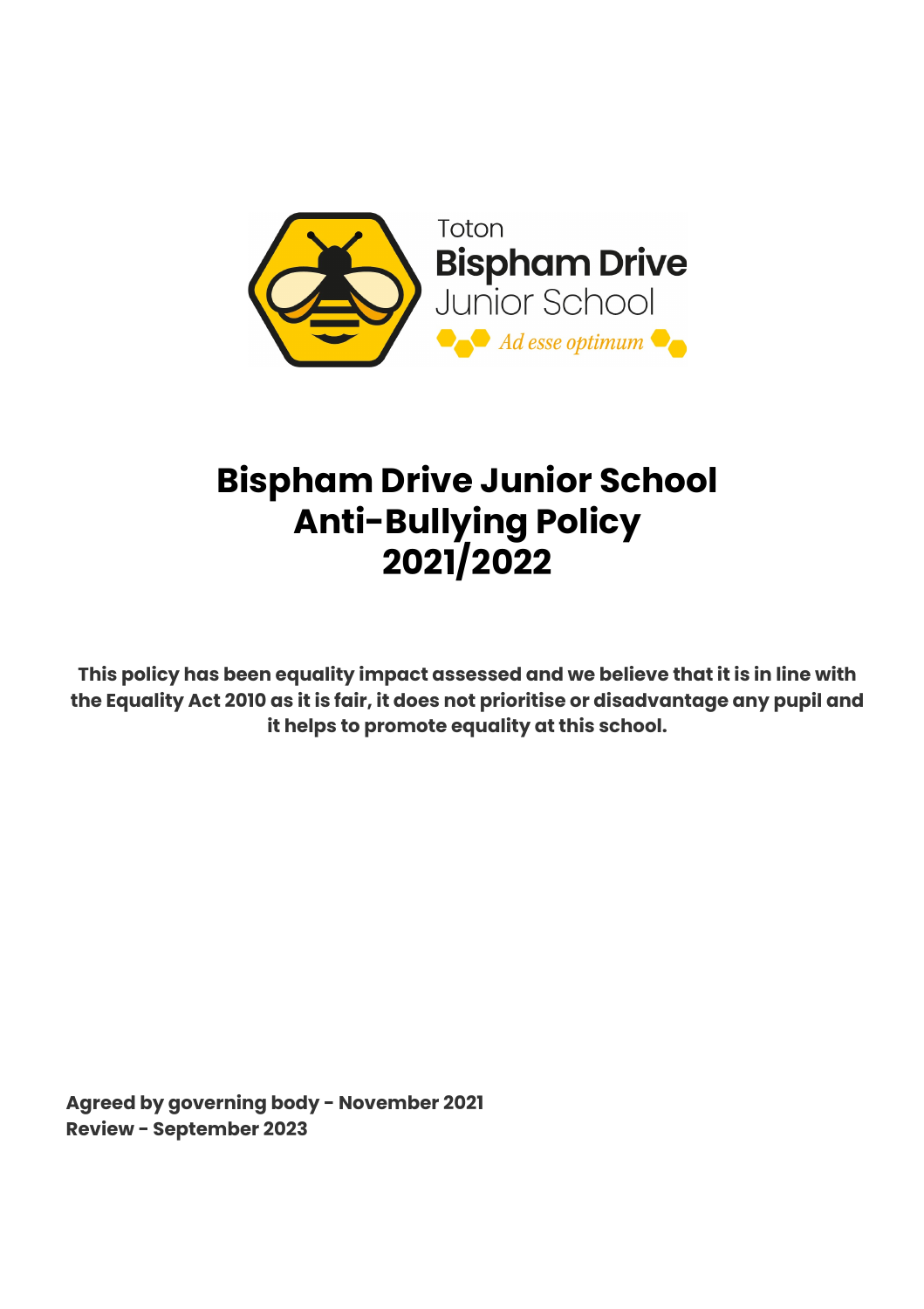#### **Introduction**

At Bispham Drive Junior School our core values are honesty and helpfulness, enthusiasm and engagement, respect and resilience, open mindedness and kindness.

As a consequence of our values we aim to provide a safe, caring and friendly learning environment for all our pupils to allow them to improve their life chances and help them maximise their potential.

We would expect pupils to act safely and feel safe in school. They should understand the issues relating to all forms of bullying and feel confident to seek support from school should they feel they or others are unsafe.

We would also want parents/carers to feel confident that their children are safe and cared for in school and that incidents when they do arise, are dealt with promptly and well.

The school is aware of its legal obligations including the Equalities Act 2010. We are aware of our role within the local community supporting parents/carers and working with other agencies outside the school where appropriate.

#### **Policy Development**

This policy was formulated in consultation with the whole school community with input from (include all those consulted and HOW)

- Members of staff- (through regular agenda items at staff meetings, consultation documents, surveys)
- Governors (discussions at governors' meetings, training,)
- Parents/carers (parents will be encouraged to contribute by taking part in written consultations, parent meetings, parent focus groups producing a shorter parents' guide)
- Children and young people  $-$  (pupils contribute to the development of the policy through the school council, circle time discussions etc. The school council has developed a student friendly version to be displayed in class rooms.)
- Other partners- (visiting external providers in school and external providers off site (14-19 curriculum), after school providers, representatives from the local community, police etc.)

This policy is available

- Online at www.bisphamdrive.notts.sch.uk
- From the school office
- Child friendly versions are on display, in welcome packs for new pupils

#### **Roles and responsibilities**

**The Head teacher –** Has overall responsibility for the policy and its implementation and liaising with the governing body, parents/carers, LA and outside agencies and appointing an Anti-bullying coordinator who will have general responsibility for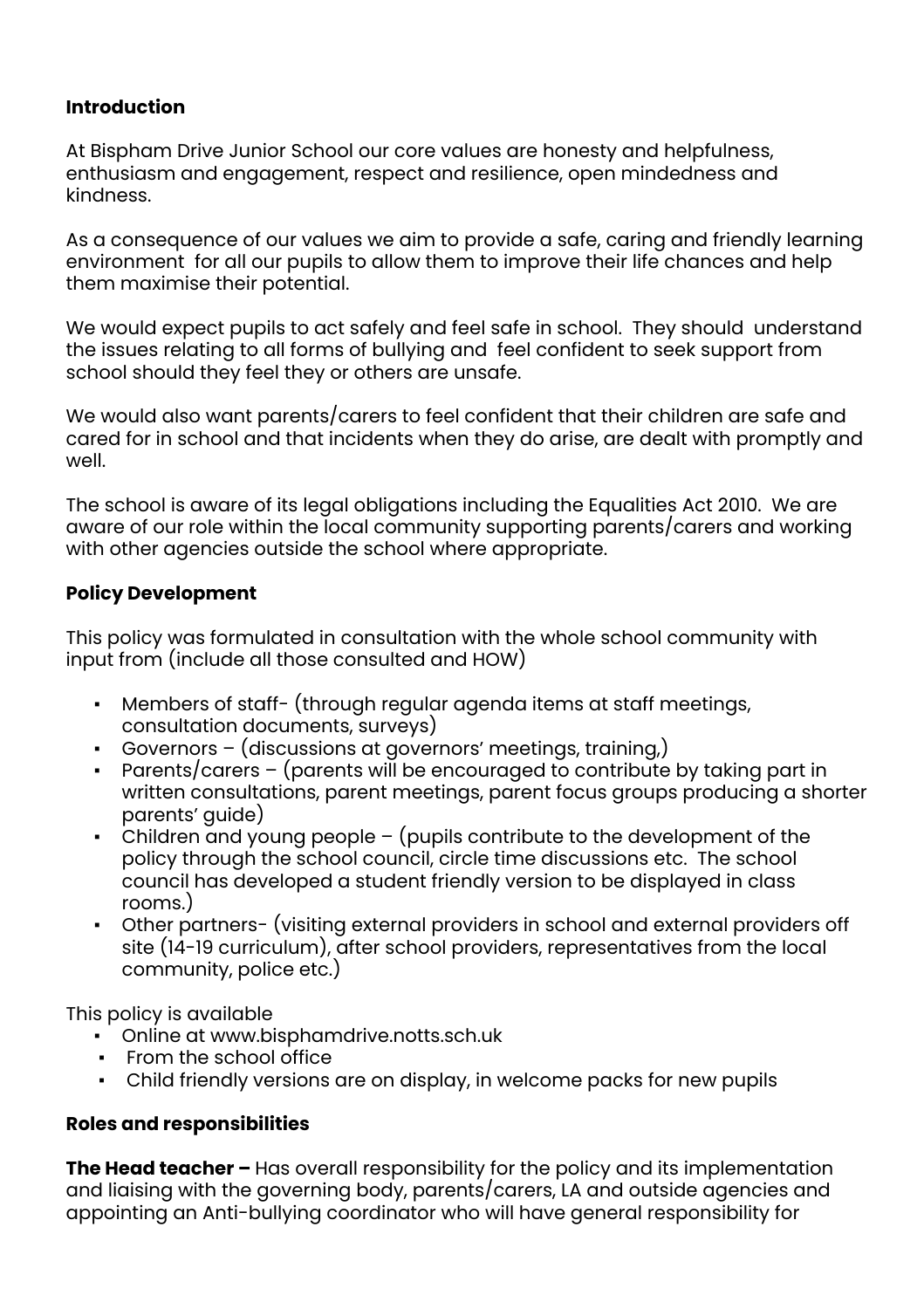handling the implementation of this policy.

#### **The Anti –bullying Co-ordinator** in our school is: - Mrs A Goetzee

The responsibilities are:

Policy development and review involving pupils, staff, governors, parents/carers and relevant local agencies

- Implementing the policy and monitoring and assessing its effectiveness in practice
- **Ensuring evaluation takes place and that this informs policy review**
- Managing bullying incidents
- Managing the reporting and recording of bullying incidents
- Assessing and coordinating training and support for staff and parents/carers where appropriate
- Coordinating strategies for preventing bullying behaviour

**The nominated Governor with the responsibility for Anti- bullying Behaviour is:** - Mary Paterson

#### **Definition of Bullying**

**The repetitive, intentional hurting of one person or group by another person or group, where the relationship involves an imbalance of power. Bullying can be physical, verbal or psychological. It can happen face-to-face or through cyberspace.**

**<http://www.anti-bullyingalliance.org.uk/about-us.aspx>**

#### **How does bullying differ from teasing/falling out between friends or other types of aggressive behaviour?**

- There is a deliberate intention to hurt or humiliate.
- There is a power imbalance that makes it hard for the victim to defend themselves.
- It is usually persistent.

Occasionally an incident may be deemed to be bullying even if the behaviour has not been repeated or persistent – if it fulfils all other descriptions of bullying. This possibility should be considered, particularly in cases of hate crime related bullying and cyber bullying. If the victim might be in danger then intervention is urgently required.

#### **What does bullying look like?**

Bullying behaviour can be physical, verbal or emotional and includes:-

- physical assault
- taking or damaging belongings
- name calling
- taunting
- mocking
- making offensive comments
- cyber bullying inappropriate text messaging and e mailing; sending offensive or degrading images, impersonating and hacking into accounts online using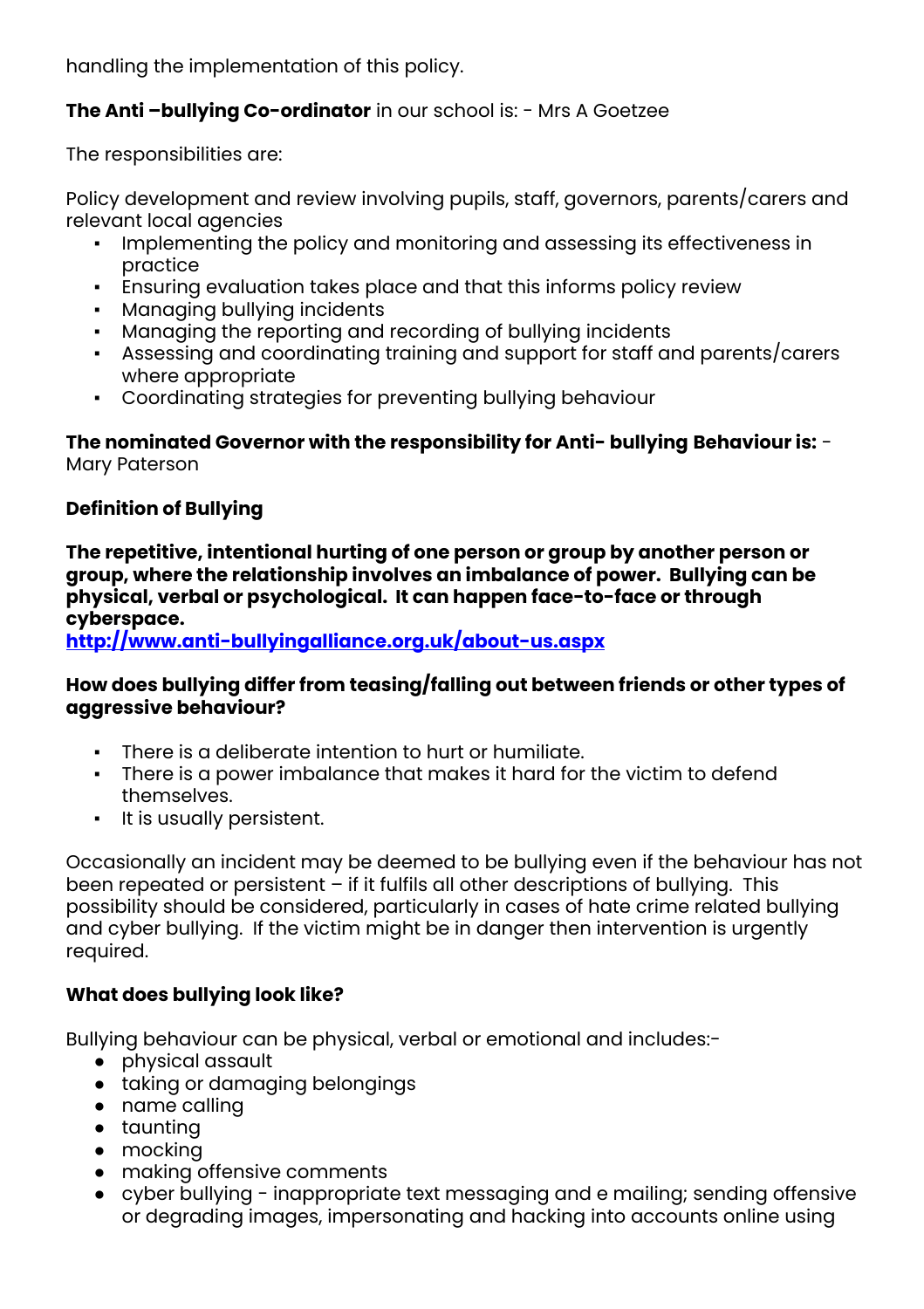internet enabled devices.

- producing offensive graffiti
- gossiping and spreading hurtful and untruthful rumours
- excluding people from groups.

Although bullying can occur between individuals it can often take place in the presence (virtually or physically) of others who become the 'bystanders' or 'accessories'.

#### **Why are children and young people bullied?**

Specific types of bullying include:

#### **Prejudice Related Bullying**

Under the Equalities Act 2010 it is against the law to discriminate against anyone because of:

- age
- being or becoming a transsexual person
- being married or in a civil partnership
- being pregnant or having a child
- disability
- race including colour, nationality, ethnic or national origin including Gypsy ,Roma, Travellers
- religion, belief or lack of religion/belief
- sex / gender
- sexual orientation

These are called 'protected characteristics'.

As part of the requirement on schools to promote fundamental British values, schools must proactively challenge derogatory and discriminatory language and behaviour including that which is racist, homophobic, biphobic, transphobic and disabilist in nature. We will record these types of bullying, even that which represents a one-off incident, and report them to the local authority for monitoring purposes.

#### **Other vulnerable groups include**

• bullying related to appearance or health

• bullying of young carers or looked after children or otherwise related to home circumstances

Although the above do not currently receive protection under the Equality Act 2010, bullying for these reasons is just as serious. There is no hierarchy of bullying – all forms should be taken equally seriously and dealt with appropriately.

#### **Prejudice Related Language**

Racist, homophobic, biphobic, transphobic and disabilist language includes terms of abuse used towards people because of their race/ethnicity/nationality; because they are lesbian, gay, bisexual, or transsexual, or are perceived to be, or have a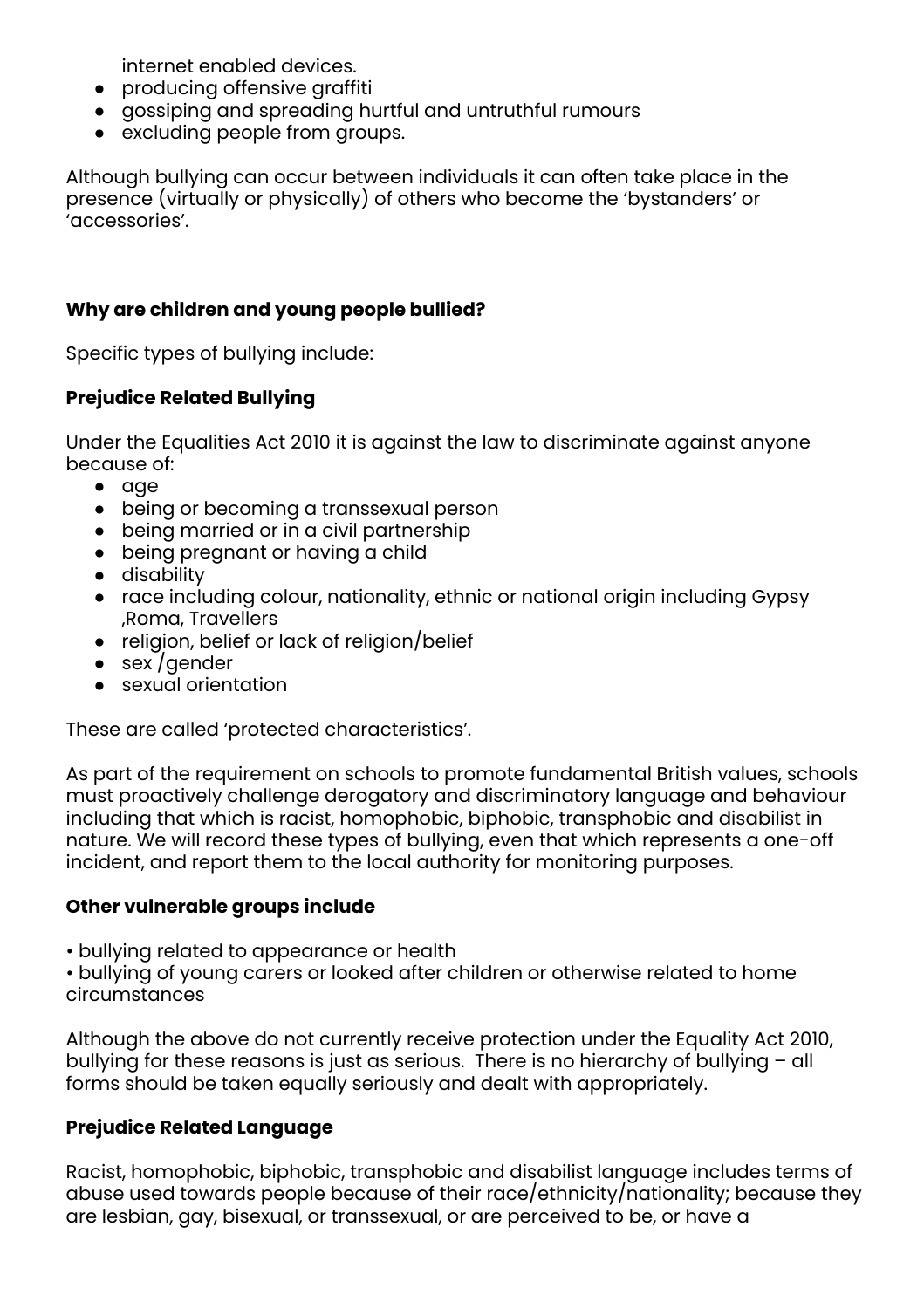parent/carer or sibling who is; because they have a learning or physical disability. Such language is generally used to refer to something or someone as inferior. This may also be used to taunt young people who are different in some way or their friends, family members or their parents/carers.

In the case of homophobic, biphobic and transphobic language particularly, dismissing it as banter is not helpful as even if these terms are not referring to a person's sexual orientation or gender identity they are using the terms to mean inferior, bad, broken or wrong. We will challenge the use of prejudice related language in our school even if it appears to be being used without any intent. Persistent use of prejudice related language and/or bullying will be dealt with as with any other form of bullying.

#### **Where does bullying take place?**

Bullying is not confined to the school premises. It also persists outside school, on the journey to and from school and in the local community and may continue into Further Education.

The school acknowledges its responsibilities to support families if bullying occurs off the premises.

### **Cyberbullying**

The increasing use of digital technology and the internet has also provided new and particularly intrusive ways for bullies to reach their victims.

Cyberbullying can take many forms and bullying online can often start in school and then be progressed online or start online and influence behaviour in school.

Whilst most incidents of Cyberbullying occur outside school we will offer support and guidance to parents/carers and their children who experience online bullying and will treat Cyberbullying with the same severity as any other forms of bullying.

Cyberbullying can include:-

- hacking into someone's accounts/sites
- Posting prejudice/hate messages
- Impersonating someone online
- Public posting of images
- Exclusion
- Threats and manipulation
- Stalking

We will ensure that our children are taught safe ways to use the internet (see our e-safety policy) and encourage good online behaviour.

Bullying can take place between:

- young people
- young people and staff
- between staff
- individuals or groups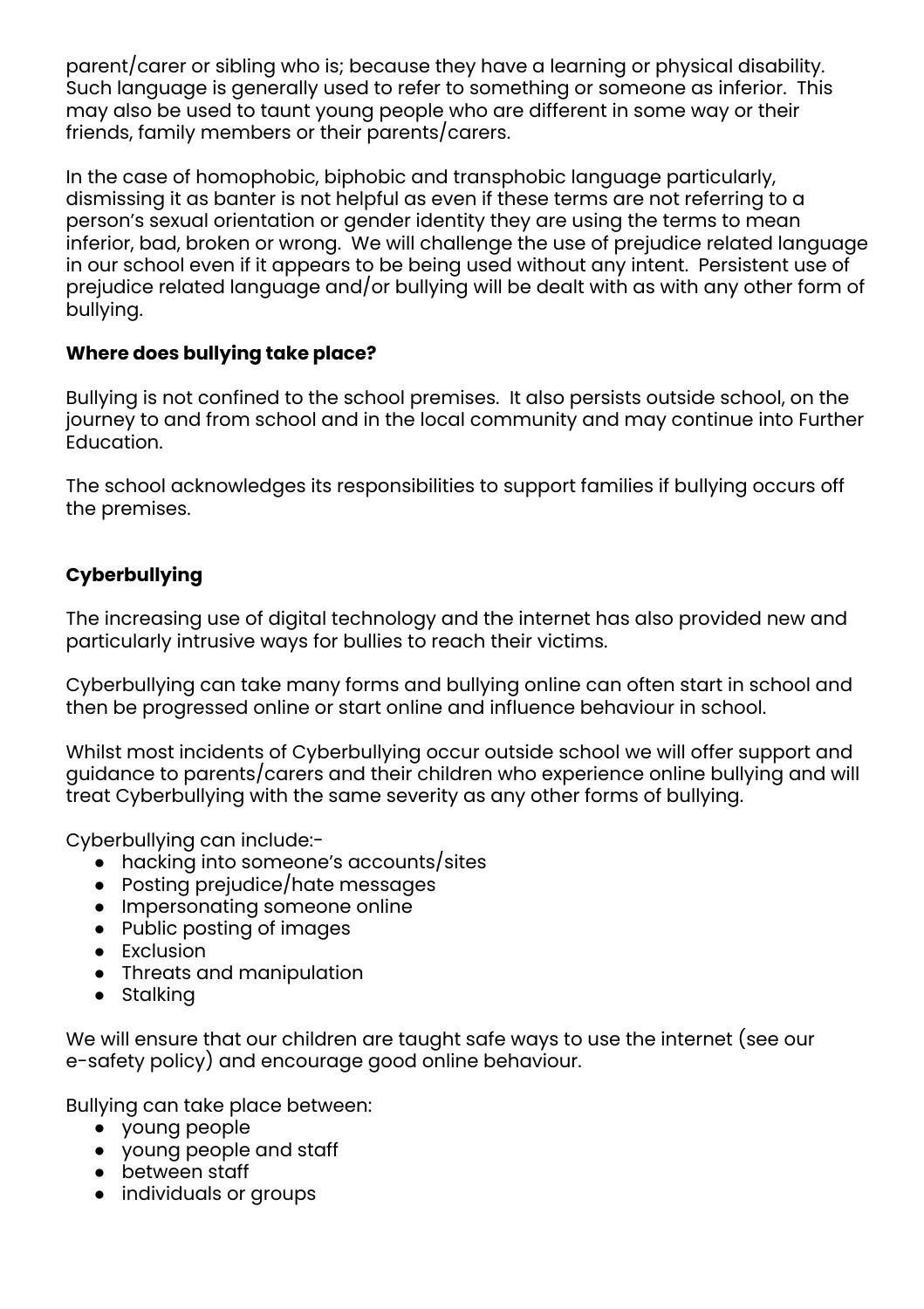#### **Reporting and responding to bullying**

Our school has clear and well publicized systems to report bullying for the whole school community (including staff, parents/carers, children and young people) this includes those who are the victims of bullying or have witnessed bullying behaviour (bystanders).

#### **All stakeholders have a duty to report any incident perceived as bullying in the following manner.**

Children and young people in school including bystanders - should report bullying incidents to their class teacher or other responsible adult including middays. All reports of bullying will be recorded and fully investigated. If an incident is proven to be one of bullying all information will be passed on to the Headteacher where it will be formally recorded and sanctions will be put in place.

Parents/carers - Should report bullying incidents either to their child's class teacher or to school via the dedicated email address - [parentqueries@bisphamdrive.net](mailto:parentqueries@bisphamdrive.net). All reports of bullying will be recorded and fully investigated. If an incident is proven to be one of bullying all information will be passed on to the Headteacher where it will be formally recorded and sanctions will be put in place.

All staff and visitors have a duty to report any perceived incidents of bullying to a member of school staff. All reports of bullying will be recorded and fully investigated. If an incident is proven to be one of bullying all information will be passed on to the Headteacher where it will be formally recorded and sanctions will be put in place.

If you wish to speak to the Headteacher personally to discuss any concerns please call the contact the school office on 0115 9137447 to make an appointment.

#### **Procedures**

All reported incidents will be taken seriously and investigated involving all parties. The staff are aware of and follow the same procedures.

- Interviewing all parties
- Informing parents
- Implementing appropriate disciplinary sanctions in accordance with the school's Behaviour Policy. These should be graded according to the seriousness of the incident but should send out a message that bullying is unacceptable
- Being clear that responses may also vary according to the type of bullying and may involve other agencies where appropriate
- Following up, in particular keeping in touch with the person who reported the situation, parents/carers.
- Having a clear complaints' procedure for parents/carers who are not satisfied with the school's actions
- Having a range of follow up responses and support appropriate to the situation for all involved such as - solution focused, restorative approach, circle of friends, individual work with victim, perpetrator and bystanders, referral to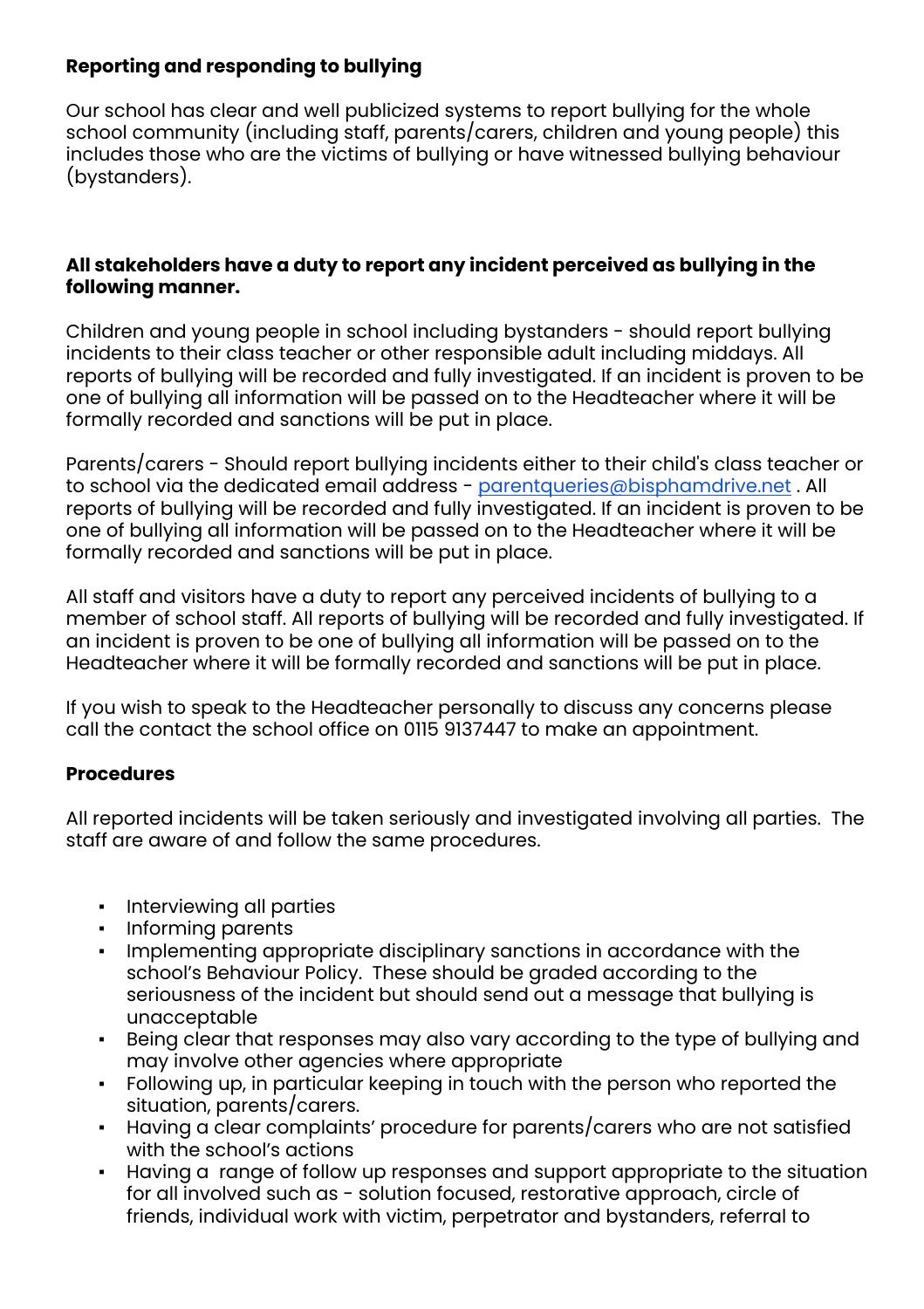outside agencies if appropriate

▪ Liaising with the wider community if the bullying is taking place off the school premises i.e. in the case of cyberbullying or hate crime.

## **Recording bullying and evaluating the policy**

Bullying incidents will be recorded by the member of staff who deals with the incident and this will be stored by the Anti-bullying coordinator.

A sample recording form is attached.

Prejudice related bullying/incidents should be reported to the local authority using the guidelines set out in Nottinghamshire guidelines for schools: Bullying and Prejudiced – related incidents (August 2014). **These should be sent in electronic format, ideally encrypted, with a password sent in a separate email, to [ecas@nottscc.gov.uk](mailto:ecas@nottscc.gov.uk)**

It is no longer necessary however, to submit a termly nil return to the team or complete a specific form. Schools are advised that a simple email to [ecas@nottscc.gov.uk](mailto:ecas@nottscc.gov.uk) stating at the end of the academic year that no incidents have been reported to the school, will now suffice.

Information stored in school will be used to ensure individual incidents are followed up. It will also be used to identify trends and inform preventative work in school and development of the policy. This information will be discussed by staff in regular staff meetings (how often?)

This information will be presented to the governors as part of the annual report. (A sample summary sheet is attached)

The policy will be reviewed and updated every two years.

### **Strategies for preventing bullying**

As part of our on-going commitment to the safety and welfare of our pupils we Bispham Drive Junior School have developed the following strategies to promote positive behaviour and discourage bullying behaviour.

- Weekly assemblies to reinforce school values
- Kindness week annually in November.
- PSHE/Citizenship lessons
- Specific curriculum input on areas of concern such as cyber bullying and internet safety
	- including participation in the Safer Internet Day
- Student voice, school council
- Small group work and internal mediation between children
- Annual training for school staff

#### ▪ **Links with other policies and why**

| <b>Policy</b>               | Why                                     |
|-----------------------------|-----------------------------------------|
| <b>Behaviour Policy</b>     | Rewards and sanctions, Codes of conduct |
| Safequarding Policy         | Child protection                        |
| E-safety and Acceptable use | Cyber bullying and e-safety             |
| policy                      |                                         |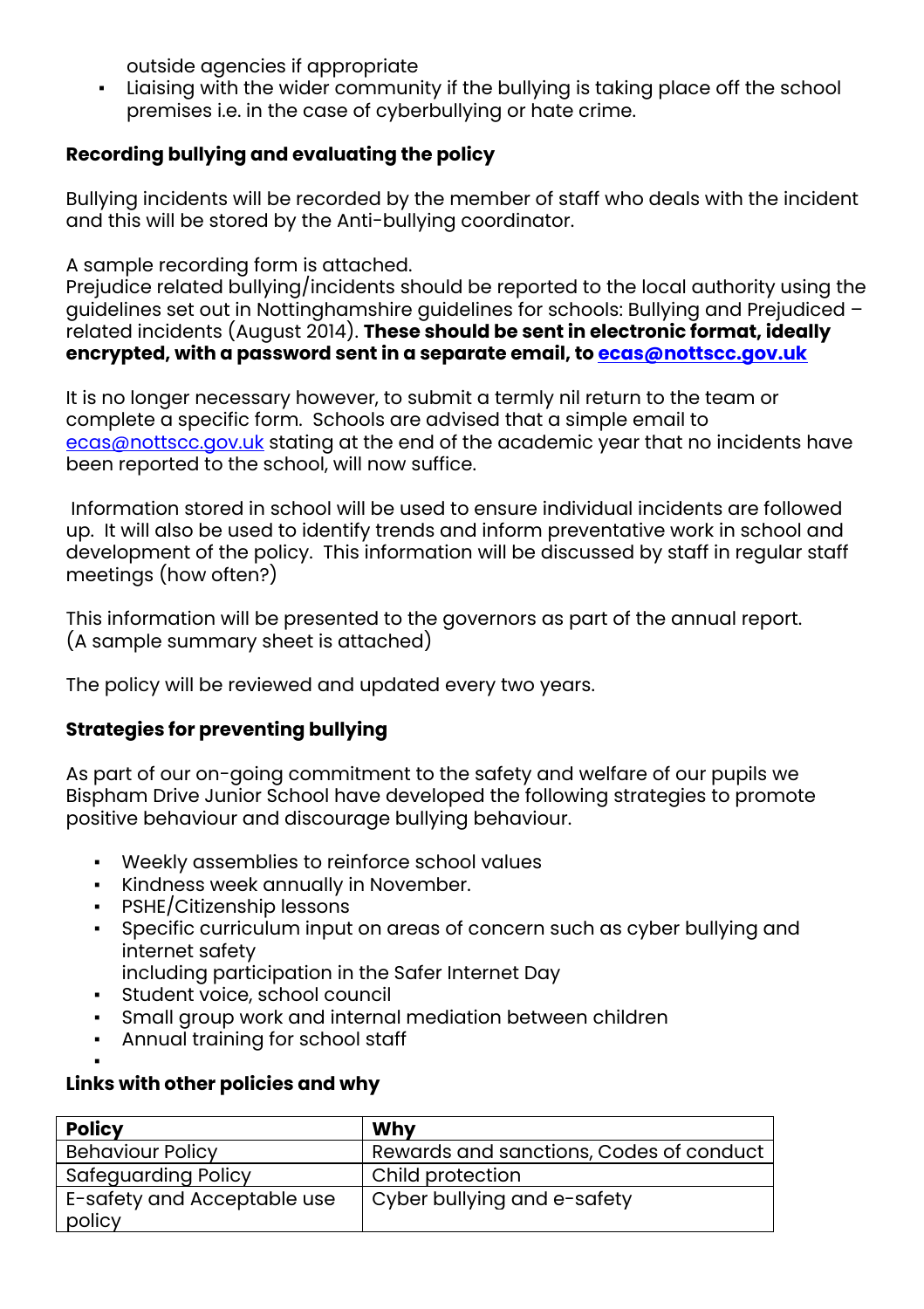| <b>Complaints' Policy</b> | $\mid$ Guidelines to make a complaint if families |
|---------------------------|---------------------------------------------------|
|                           | are not happy with the school's response          |

#### **Useful organisations**

### **Anti-bullying Alliance (ABA)** - [www.anti-bullying.org](http://www.anti-bullying.org/)

Brings together more than 65 organisations with the aim of reducing bullying and creating safer environments in which children and young people can live, grow, play and learn.

**[Mencap](http://www.mencap.org.uk/)** – [www.mencap.org](http://www.mencap.org/)

Mencap is a learning disability charity that provides information and support to children and adults with a learning disability, and to their families and carers.

**Stonewall** – www.stonewall.org.uk

The lesbian, gay, bisexual and transgender charity

**Educational Action Challenging Homophobia (EACH)** – www.eachaction.org.uk Educational Action Challenging Homophobia (EACH) is a charity and training agency helping people and organisations affected by homophobia. The website gives guidance, contact details and a freephone helpline.

**[School's](http://www.schools-out.org.uk/) Out** – [www.schools-out.org.uk](http://www.schools-out.org.uk/)

**Childnet [International](http://childnet-int.org/)** – [www.childnet-int.org](http://www.childnet-int.org/)

Childnet International - The UK's safer internet centre

**NSPCC/ChildLine- [www.nspcc.org.uk,](http://www.nspcc.org.uk/) [www.childline.org.uk](http://www.childline.org.uk/)**

ChildLine is a private and confidential service for children and young people up to the age of 19. NSPCC run several campaigns to support young people around bullying and internet safety

**Show Racism the Red Card – [www.theredcard.org.uk](http://www.theredcard.org.uk/)**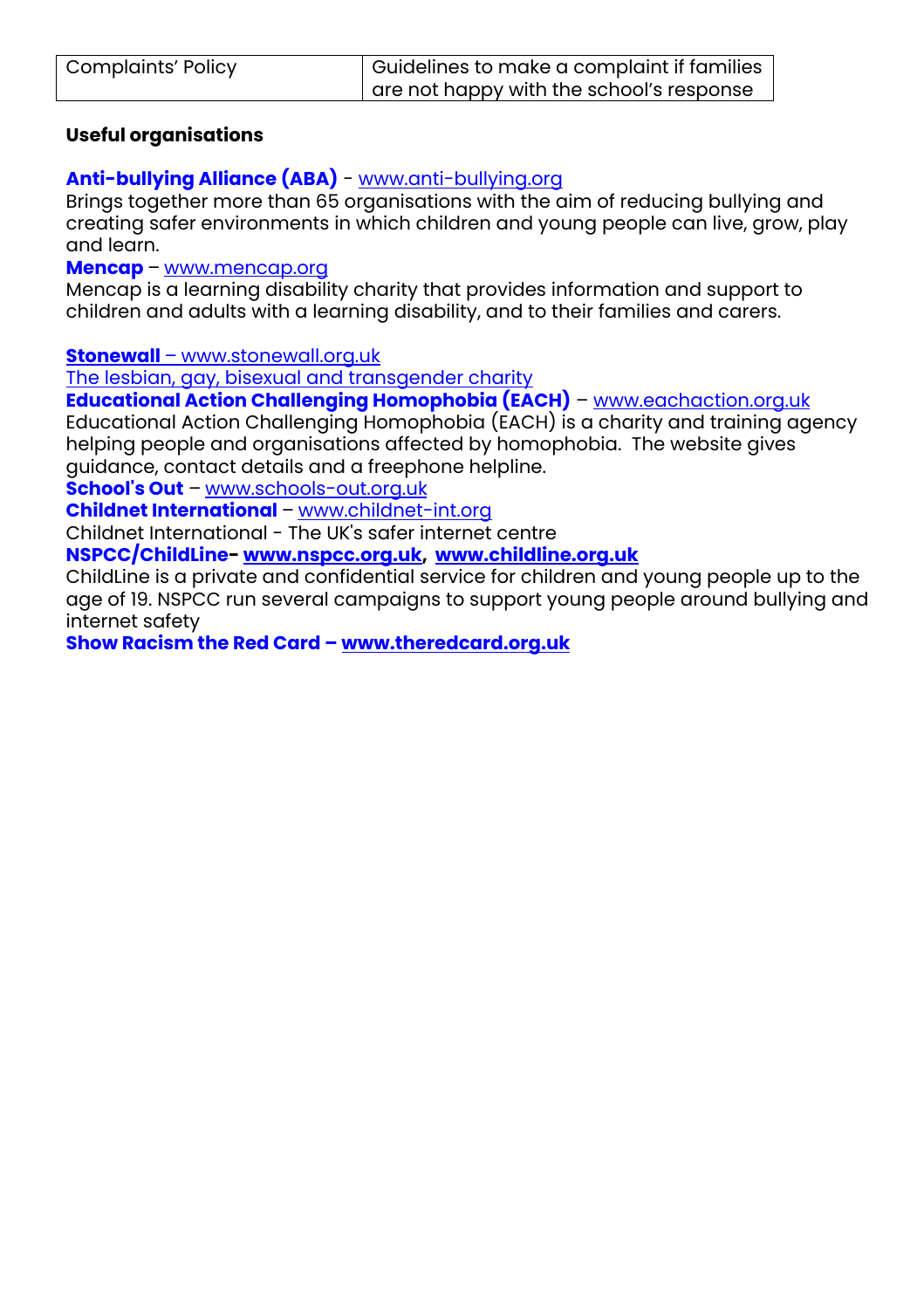| School                                                                       |                                                    |  |
|------------------------------------------------------------------------------|----------------------------------------------------|--|
| Date of<br>Incident                                                          | Time of<br>Incident                                |  |
| <b>Nature/Type of Incident</b> (Please Tick)<br>Extortion                    | Personal possessions taken/damaged                 |  |
| Isolation/Being Ignored or Left Out                                          | Forced into something against will                 |  |
| Physical                                                                     | Written                                            |  |
| Verbal (Name-Calling, Taunting,<br>Mocking)<br>Cyber (Email, Internet, Text) | <b>Spreading Rumours</b><br>Other (please specify) |  |

#### **Details of Young People involved**

|                | <b>Names</b>                                                                                                                                                                                                                             | Year           | Gender | Ethnic         | Role* |
|----------------|------------------------------------------------------------------------------------------------------------------------------------------------------------------------------------------------------------------------------------------|----------------|--------|----------------|-------|
|                |                                                                                                                                                                                                                                          | Group          |        | Origin         |       |
|                |                                                                                                                                                                                                                                          |                |        | Code           |       |
|                |                                                                                                                                                                                                                                          |                |        |                |       |
| $\overline{2}$ |                                                                                                                                                                                                                                          |                |        |                |       |
| 3              |                                                                                                                                                                                                                                          |                |        |                |       |
| 4              |                                                                                                                                                                                                                                          |                |        |                |       |
| 5              |                                                                                                                                                                                                                                          |                |        |                |       |
| 6              |                                                                                                                                                                                                                                          |                |        |                |       |
|                | $\mathbf{A}$ in the set of $\mathbf{A}$ is the set of $\mathbf{A}$<br>$\mathbf{m}$ , $\mathbf{m}$ , $\mathbf{m}$ , $\mathbf{m}$ , $\mathbf{m}$ , $\mathbf{m}$ , $\mathbf{m}$ , $\mathbf{m}$ , $\mathbf{m}$ , $\mathbf{m}$ , $\mathbf{m}$ | $\blacksquare$ |        | $\blacksquare$ |       |

#### **Location of Incident** (Please Tick)

| Classroom       |  |
|-----------------|--|
| Playground/Yard |  |
| Corridor        |  |
| Toilet          |  |
|                 |  |

*Classroom School Bus Playground/Yard Outside/Around School Gates Corridor To/From School*

#### **If you feel the incident was motivated by any of the following** please tick

*Religion*

*Appearance Race/Ethnic Origin \**

*Disability/SEN Sexual Orientation*

*Gender/Sexism Home Circumstances including Looked After Children/Young People*

*\* Reminder: These incidents should be recorded separately.*

| <b>Brief summary of Incident</b> |  |
|----------------------------------|--|
|                                  |  |
|                                  |  |
|                                  |  |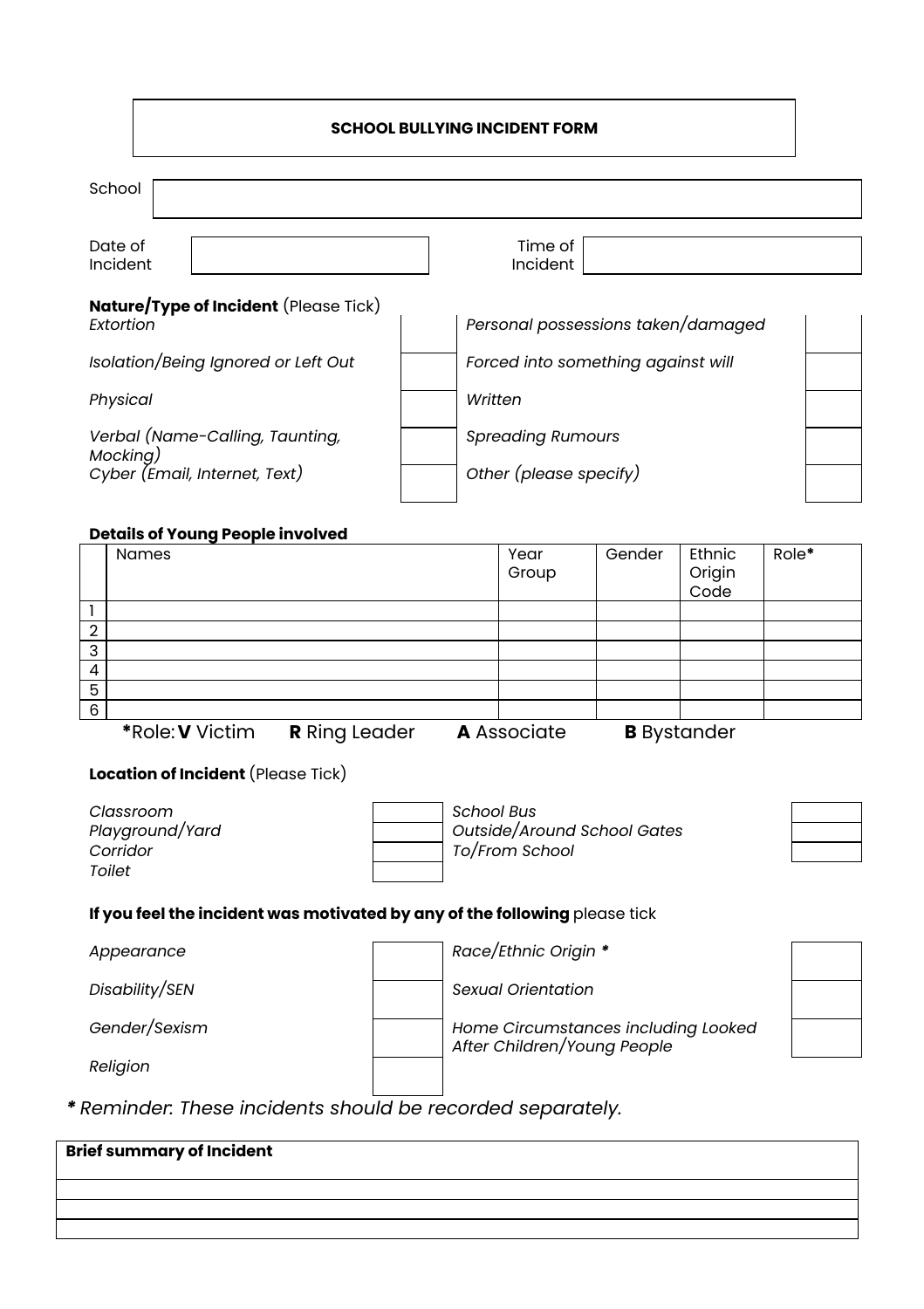#### **Action Taken**

include any exclusions, parental involvement, or involvement with external agencies. **Generally** 

If appropriate was a CAF used? YES And the set of the set of the set of the set of the set of the set of the s With Individuals (as noted on page 1) 1. 2. 3. 4. 5. 6.

| Form completed by: | Date: |
|--------------------|-------|
|--------------------|-------|

| Follow-up | Date |
|-----------|------|
|           |      |
|           |      |
|           |      |